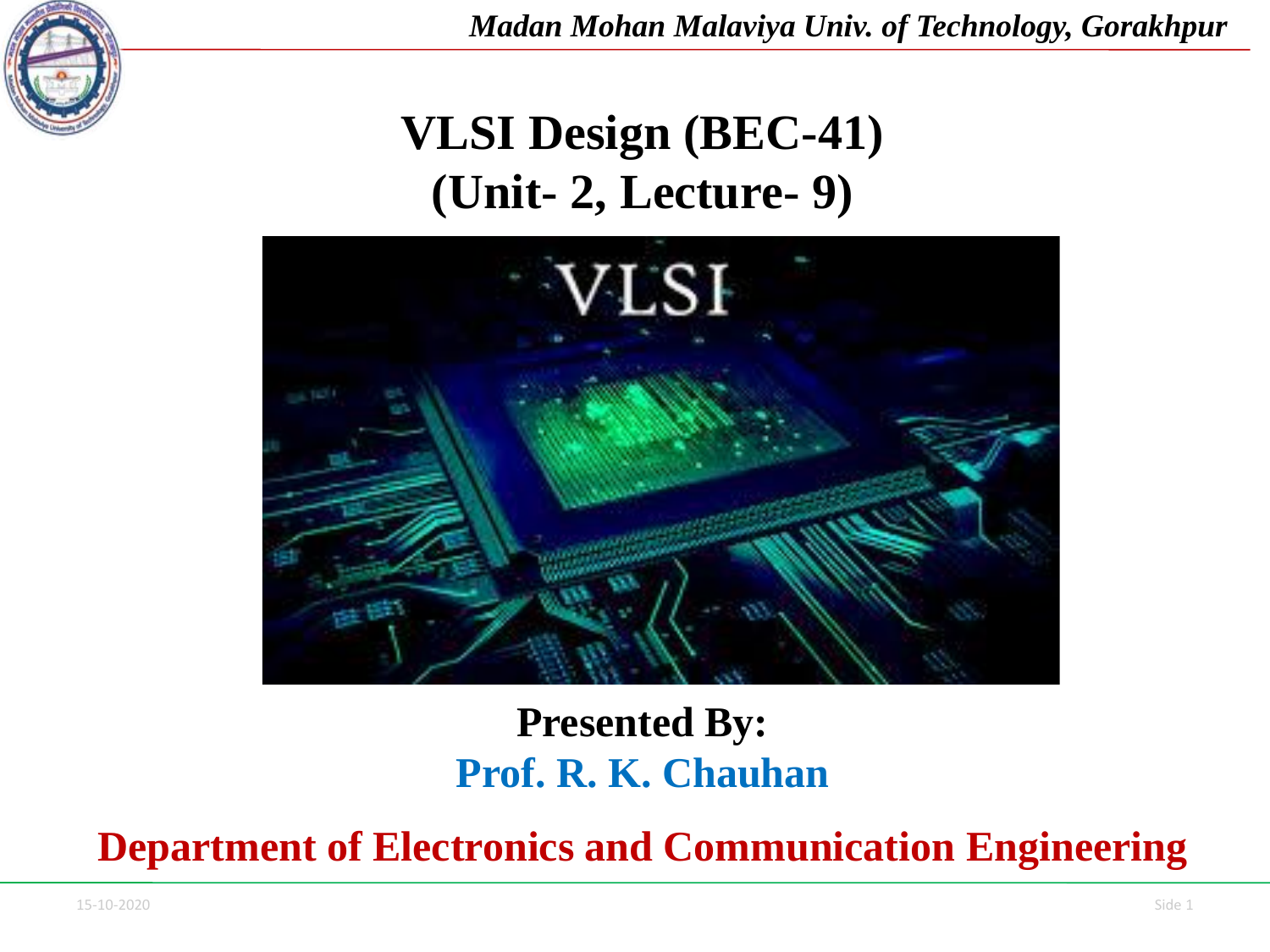

*Madan Mohan Malaviya Univ. of Technology, Gorakhpur*

#### **Problem 1: Design following Boolean expression using complementary CMOS and Pseudo NMOS logic:**

 $Y = \overline{AB + C(A + D)}$   $Y = AB + BC + D$ .

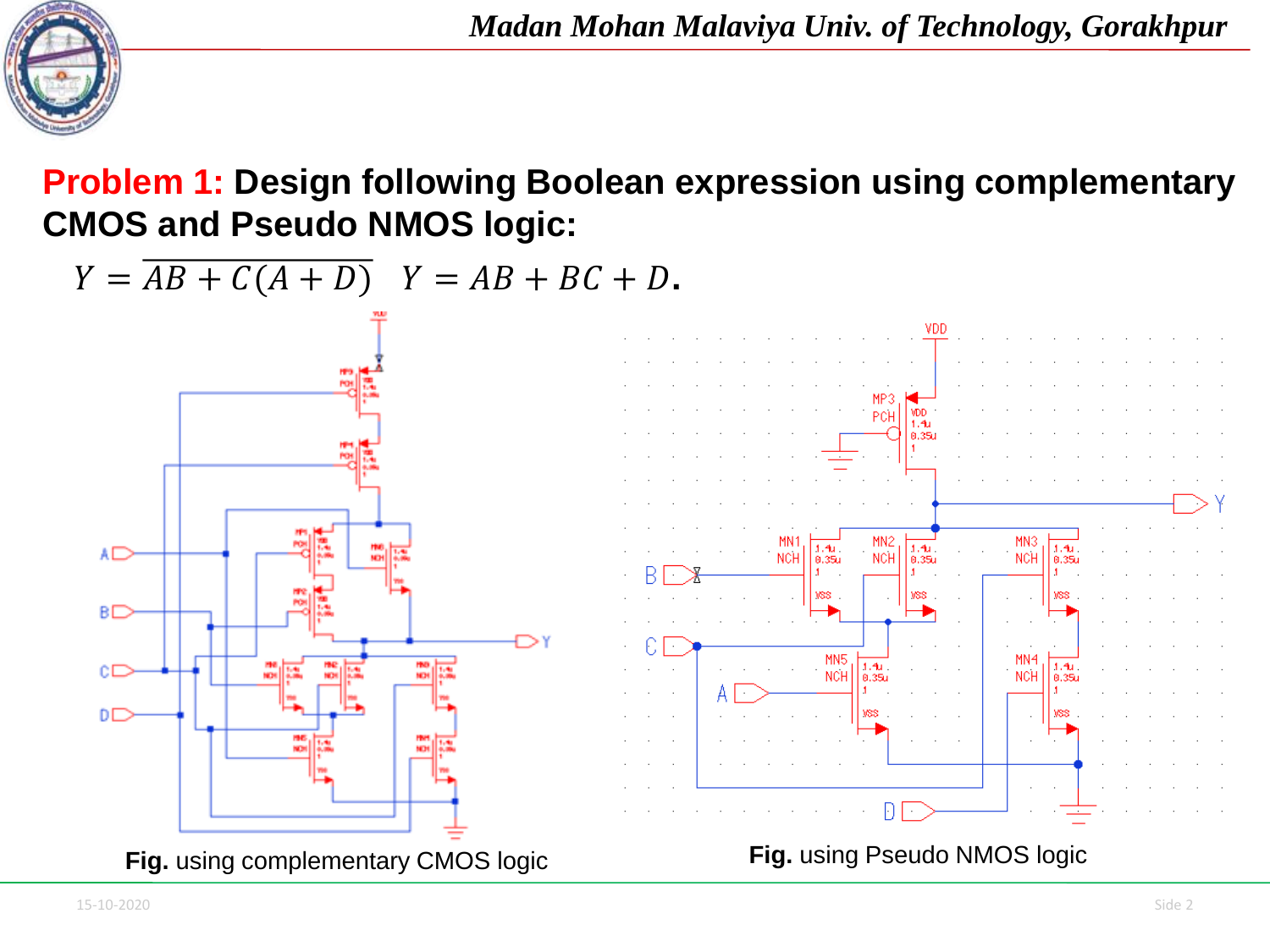

## **Problem 2: Realized following Boolean function and find (W/L)n equivalent and (W/L)p equivalent, if (W/L)n=10 and (W/L)p=15:**

$$
Y = \overline{(\bm{D} + \bm{E} + A)(\bm{B} + \bm{C})}
$$

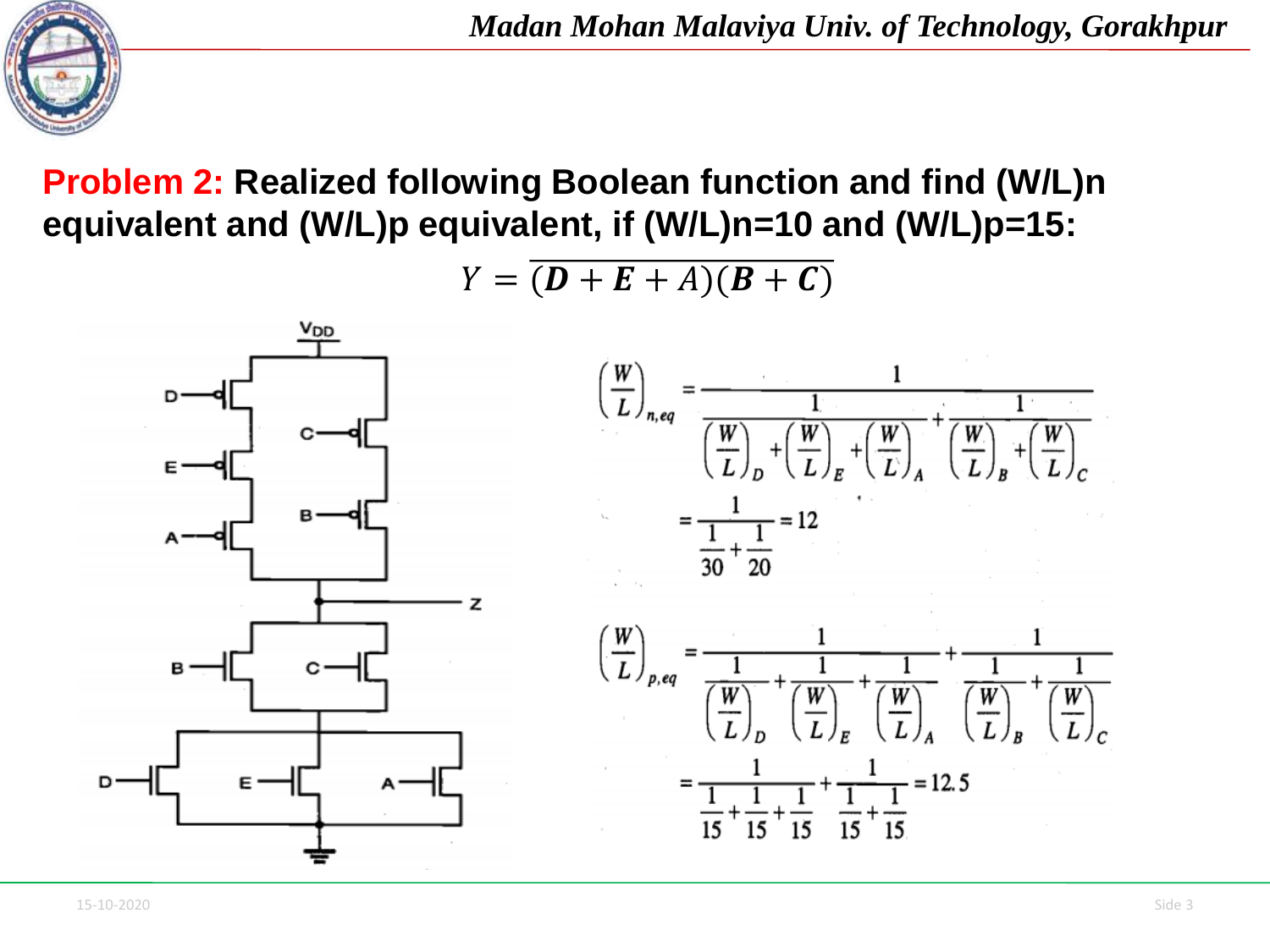

#### **Problem 2:**

- A. Identify the worst-case input combination(s) for  $V_{\text{ol}}$ .
- **B. Calculate the worst-case value of V<sub>OL</sub>. (Assume that all pull-down transistors have the same body bias and initially, that**  $V_{OL} = 5\% V_{DD}$ **.)**

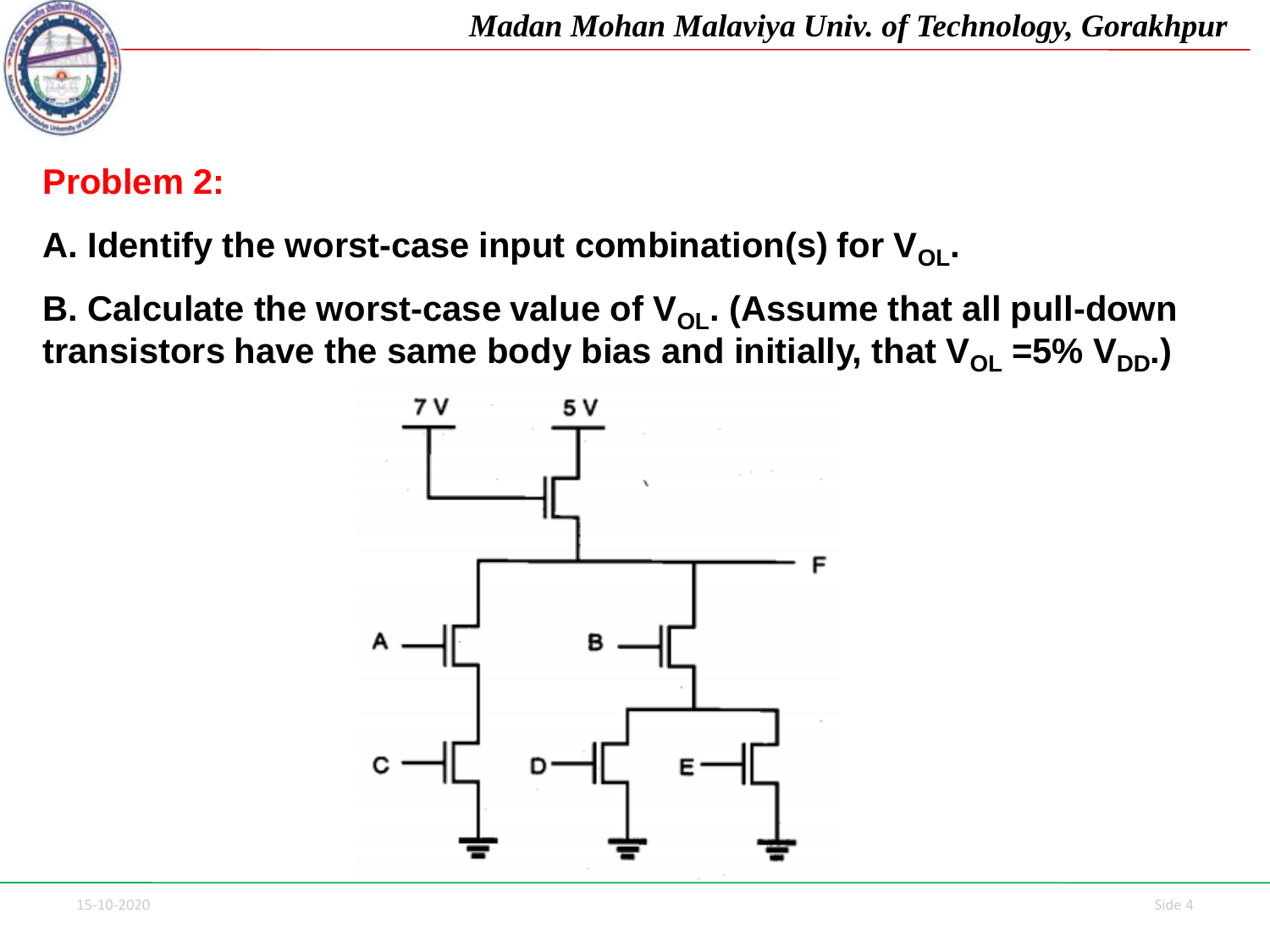

#### **Solution 2:**

**Class1**: A-C

**Class1**: B-D

**Class1**: B-E

**Class2**: B-D-E

**Class3**: A-C-B-D-E

$$
\rm V_{OL1}\rm >\rm V_{OL2}\rm >\rm V_{OL3}
$$

Hence worst case  $V_{OL}$  in class 1 combination.

```
Given: R_n/(R_u+R_n). V_{DD} = 5\%V_{DD} = V_{DD}/20Hence 19R_n= R_uFor Class1: \mathsf{V}_{\mathsf{OL}}= 2\mathsf{R}_{\mathsf{n}}/(\mathsf{R}_{\mathsf{u}}+2\mathsf{R}_{\mathsf{n}}). \mathsf{V}_{\mathsf{DD}}V_{OL} = V_{DD}/10.5
```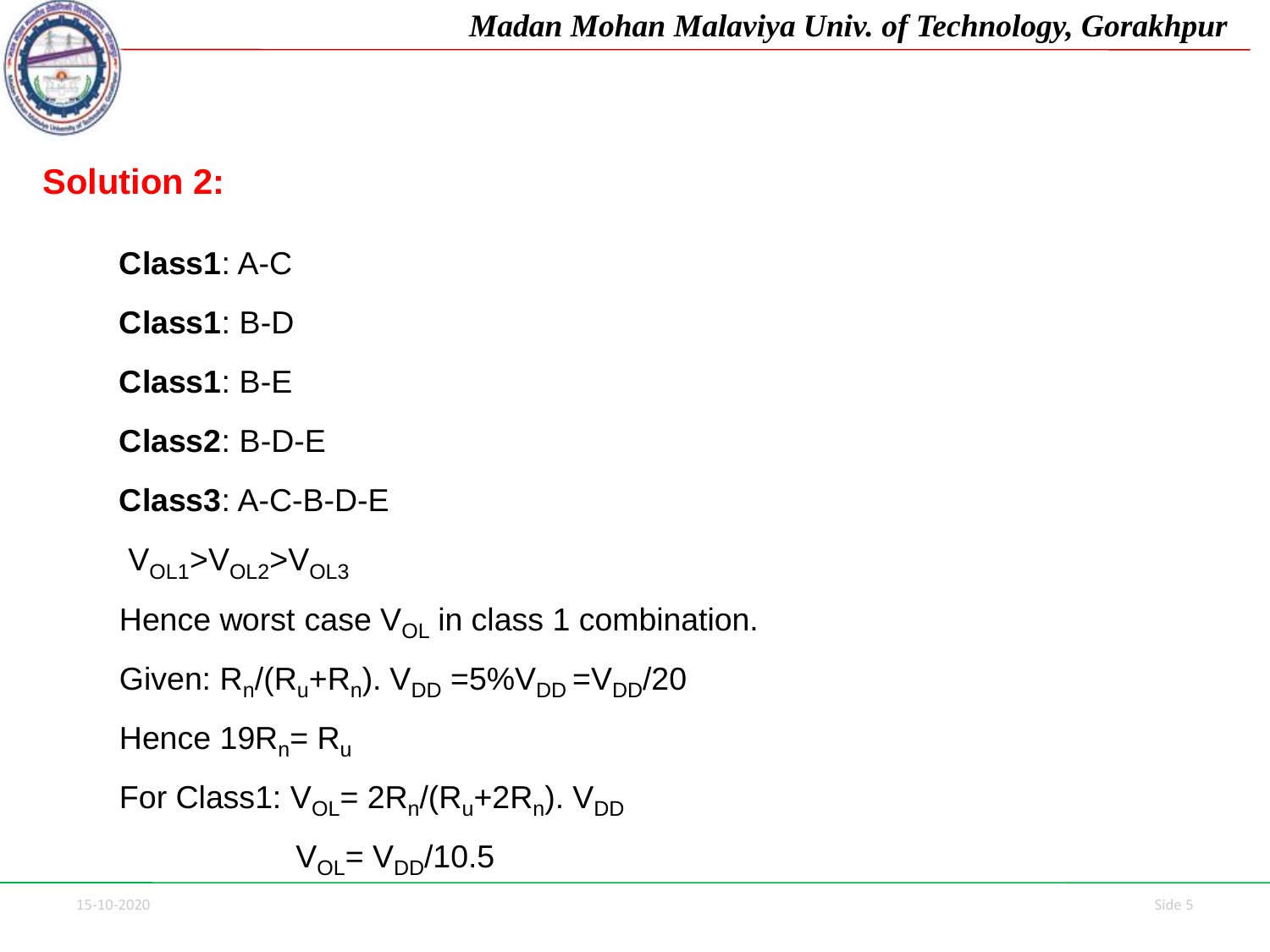

**Problem 3: Find the effective output node capacitance in both two cases of given figure:**

- A. The input VA is equal to V<sub>OH</sub> and the other input V is switching from  $V_{\text{OH}}$  to  $V_{\text{OL}}$ .
- **B.**  $V_B$  is equal to  $V_{OH}$  and  $V_A$  switches from  $V_{OH}$  to  $V_{OL}$ .